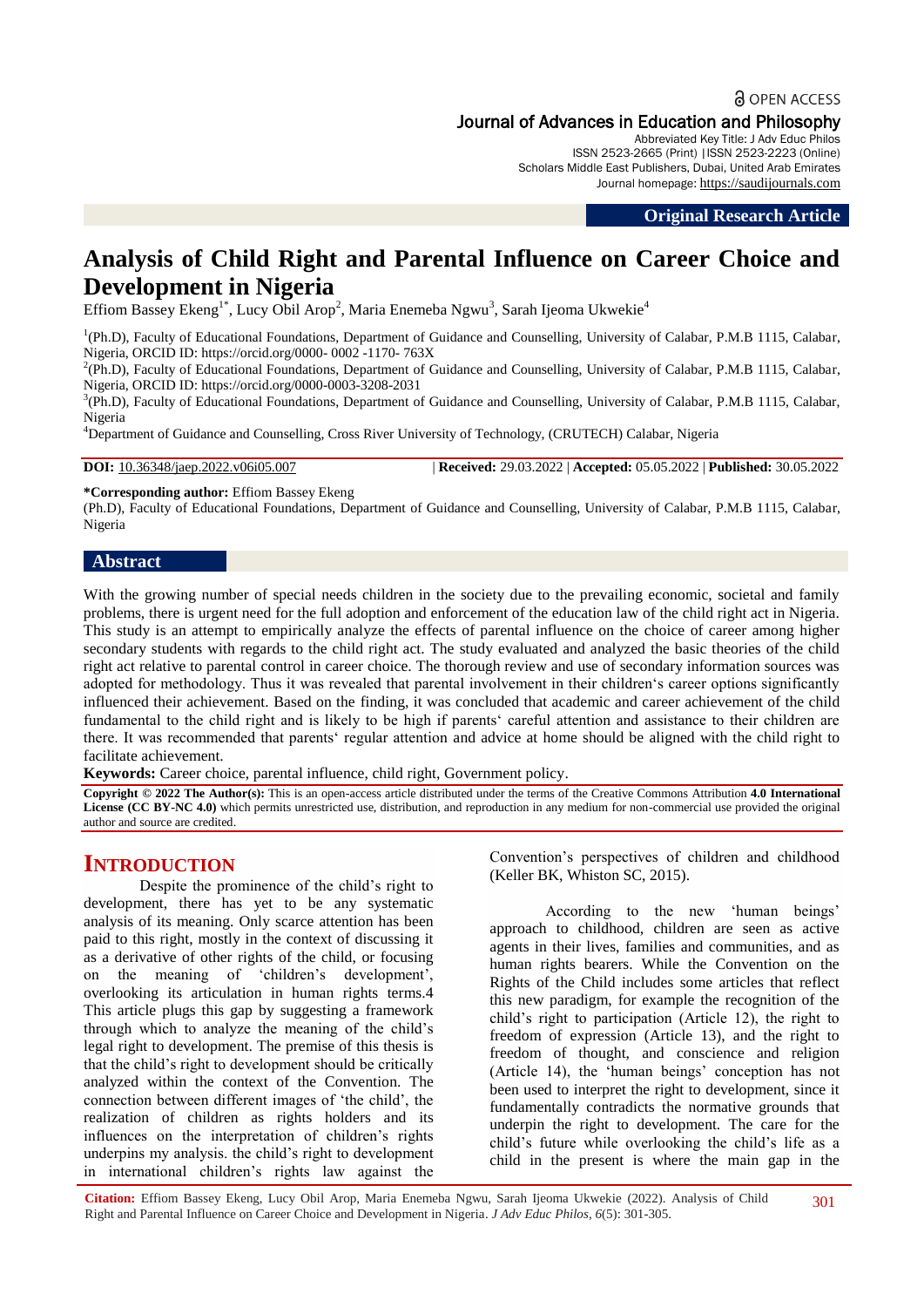interpretation of the child's right to development lies. The thesis highlights this gap, and suggests a sociolegal explanation for it, arguing that the difficulty in understanding children's development in terms of human rights is situated within the difficulty of translating children's psycho-social development into human rights norms. The care for the child's future cannot, and should not, be overlooked (Wang, 2012 & Undiyaundeye, 2014).

Teacher Should also be allowed to Identify the best Course for each Child through Continues assessment and Career Counselling Orientation, Workshop Seminars be Organized for Parent with aim of Changing their mind set (Effiom, B.E; Godwin, OM; Akpama, E. G, 2021). Society embraced the idea that parents, educators and the government should ensure children's welfare, mainly by protecting children from illness and from the hardships of poverty. Declining birth mortality rates, capitalism, consumer and new advertising techniques injected happiness into childhood, leading parents to 'plea for cheerfulness'. Mothers have begun to believe that they could turn their children into 'happy and productive citizens.

Parental guidance plays a vital role in the life of children and has a strong influence upon them especially on two significant life events—marriage and their vocational choice. The importance of parental influence upon their childrens' career choice is well established even across gender and racial lines. The review illustrates, that parents although not necessarily attempting to influence particular occupational choice, are active agents in influencing their children in a broad range of areas in career development process. Although schools, peers, and the student's community all have an impact on the young adult's self-identity and career choice, the parental expectations and perceptions have been found to play a key role in shaping their career choices.5 The objective of this study was to determine the influence of parents on career choice of their children in the light of evidence-based literature (Eesley, 2018). This article presents literature review of the conceptual elements regarding the perceptions of parents about the career of their children as a general and then specifically in perspective of Asian parents. Initially this review of literature explains career and explores career development theories. Then literature pertaining to the philosophy of career development from multicultural perspectives, highlighting the demographic characteristics of our population, individual and societal values, and previous research about career interests of this population is analyzed. Next, this literature review focuses the available material on family influence and the role of parents in the career choice making process as a general and then specifically in our culture is also reviewed. Finally, this literature review focuses on the minimal research available on influence of Asian parents on career selection of their children (Wang, 2012).

## **METHODOLOGY**

The initial search focused on career development process in the light of theories of career development. However the search was narrowed by concentrating on parental perceptions and influences on career choice of their children using selected theoretical framework analysis.

## **RESULTS**

A career can be defined as the combination of roles played in a sequence by a person during a lifetime. It is an individual's drive through education, work and other features of life''. Another definition of career development is the progress and actions taken by a person throughout lifetime, especially those related to that person's occupation to achieve top management appointments''. This multidimensional definition of career and how we understood description of career development is assumed deferentially in current scenario. The above mentioned comprehensive definitions of Career, draws attention to the concept of career development which is being described as a lifelong process of getting ready to choose among many occupations available in our society. Numerous researchers have studied factors affecting career development process, including role of parenting style as an active agent in identity and career development process of their children, as well as their significant impact on their career choices. Research conducted previously provides evidence that childrens' career development is stimulated greatly by the family, especially social status and educational level of the parents. Career development theories The theoretical framework of the present research is based on the comprehensive system of career theories initiated in the years of Frank Parson as a trait-factor approach, and slowly progressed to become an established discipline today with a strong abstract and factual underpinnings explained by few most important theories of career development.

- 1. Holland's Theory of Vocational Personalities in Work Environment,
- 2. Theory of Work-Adjustment (TWA).
- 3. The Self-concept Theory of Career Development by Super and Savickas, .
- 4. Gottfredson's Theory of Circumscription and Compromise,
- 5. Social Cognitive Career Theory.

No single theory of career development was found to be comprehensive enough to cater for the right of children and their career development. The key principle of all theories was the career guidance as a set of multiple and diverse concepts. Frank Parsons was known as the founder of vocational guidance movement.

The concept of talent-matching approach was first introduced, which further established to evolve as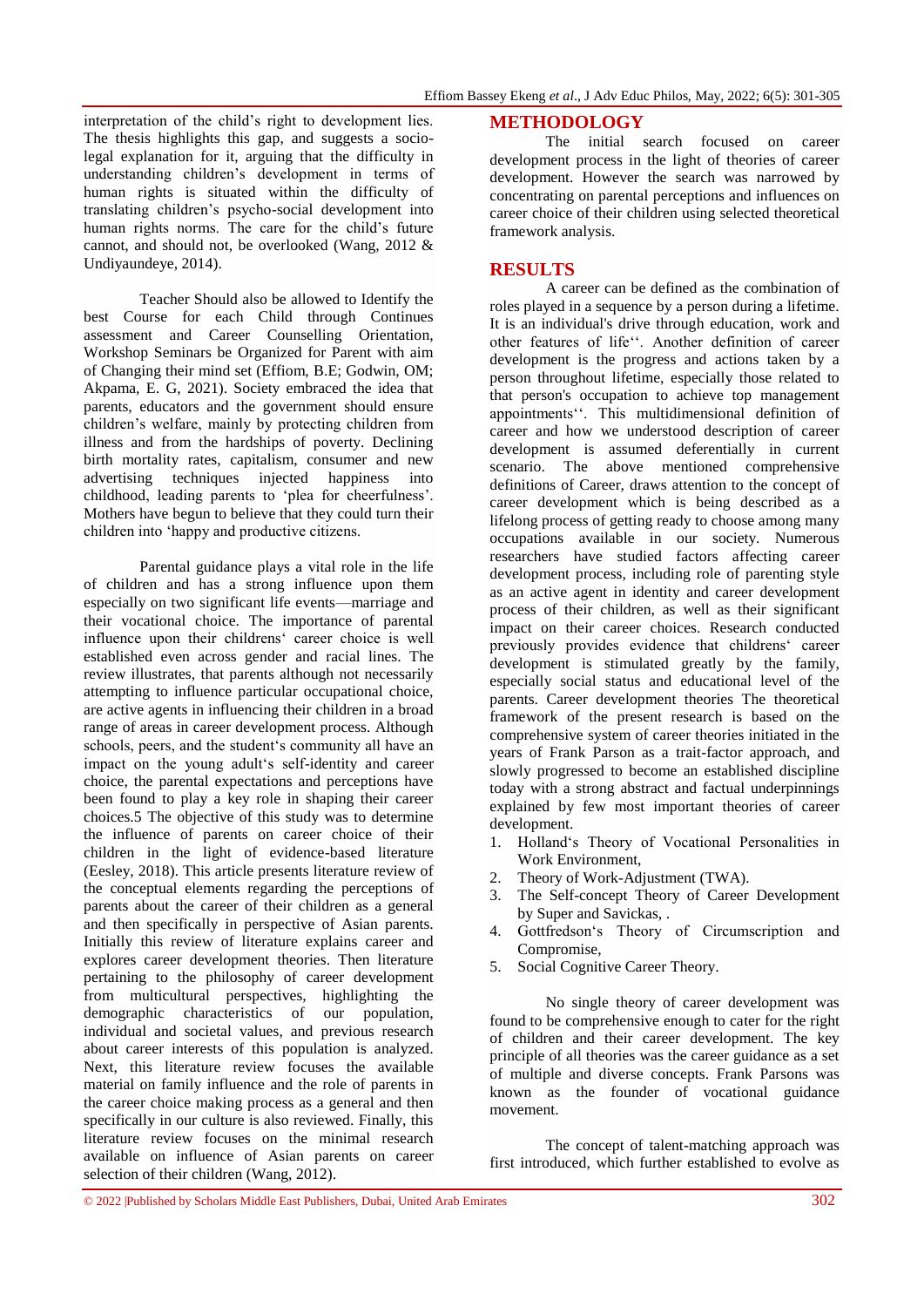the Trait and Factor Theory of Occupational Choice. The idea of matching was the central point of Parsons' theory. He elaborated the fact that occupational decision making occurs when people have achieved a precise and clear understanding of their individual qualities, nature of jobs and finally relationship between their individual traits, and the job scope. Holland's theory of career choice was one of the most widely researched theories which advocated the congruence between basic personality type and chosen career as important factor in successful professional life. His theory was largely used by professionals as a basis for career counseling sessions. According to this theory most people were one of six basic personality types: Realistic, Investigative, Artistic, Social, Enterprising, and Conventional. Some refer to these as Holland Codes or RIASEC.

The Theory concluded that people working in an environment comparable to their personality trait were more well-to-do and contented. Another important theory was the Theory of Work Adjustment which was based upon concept of person environment correspondence. According to this theory the more closely a person's capabilities accorded with the necessities of his role in a particular association, the more likely it was that he will execute the job proficiently. Similarly, the more meticulously the rewards of the organization corresponded to the values that a person finds satisfactory, the more likely it was that the person will deem the job satisfying.

The theory by Super has received much attention among the many theories of career choice and development. Super proposed that developing person's self-concept was a process leading career choice and development. He also suggested a developmental framework with different stages (age groups). In each stage, one is required to s One group of children who obviously do not enjoy the right to an adequate standard of living are children who live and/or work in the street. These children suffer from a multidimensional violation of their rights. Inter alia, they are deprived of a family environment, denied their rights to education, health, non-discrimination and freedom from economic exploitation and abuse (Articles 28-29, 24, 2 and 32 respectively), which further add to the negative impacts on their development.199 Therefore, the Committee has asked States Parties to provide these children with programme that will 'enhance their living conditions and improve their development'.

On a more concrete basis, States Parties should provide for adequate nutrition, clothing, housing, health care and educational opportunities (including successfully manage occupational developmental tasks of that particular age group. vocational and life-skills training), access to rehabilitation services for physical, sexual and substance abuse, protection from police brutality, services for reconciliation with their families' and 'official documents when necessary'. All of these

services are needed in order to support the 'full development of the street children. But the Committee neither elaborates on what qualifies as 'full development', nor does it refer to the right to development of these children.

The Convention protects children's right to education and defines the aims of education in Articles 28 and 29 respectively. The Convention states that the right to education should be available to all children on the bases of equal opportunity, from the stage of primary education, and all the way up to higher education. Children's development occupies a significant part of the aims of education as set forth in Article 29. of education as 'the development of the child's personality, talent and mental and physical abilities to their fullest potential'. Marking the end of the development process as the facilitation of the child's 'fullest potential', is the only place in the Convention where a suggestion about the outcome of development is made. One of the preconditions for fulfilling the right to education is that children will have access to schools.

Gottfredson's theory of career development was a latest contribution in the framework compared to the more established career development structures. Gottfredson reasoned career choice as a process demanding a high level of cognitive ability, and elaborated on ―dynamic relationship between genetic makeup and environment. All above mentioned career development theories paid heed to career choice by exploring different angles of congruence between personality type, individual traits, nature of work and vocational environment. The big-five career theories offered a collection of frameworks on which notion of career guidance and career choice could be anchored.

However Nancy and Mary (2018) concluded their work by emphasizing that theories of career development need to explain consequences of cultural influence and provide direction for multicultural career development. Keeping in view the lack of research on career development in context of Asia, it was difficult to explore differentiating factors influencing career choice of Asian population and other diverse populations. Majority of Asian people however like to purse any one of the five major professions, i.e. medicine, engineering, management, pharmacy and agriculture. Parents as agents of career development for a child, the most influential people in life are parents. Right from the beginning of childhood they have a persistent and robust influence on their children's personality and career development. Results of one of the studies publicized family factors that influence career aspirations as parents' perceptions, occupation and social economic status.

It was found (Jover & Jones LK. 2017) that students pursue career guidance and sanction most often from their parents. Parents with different demographic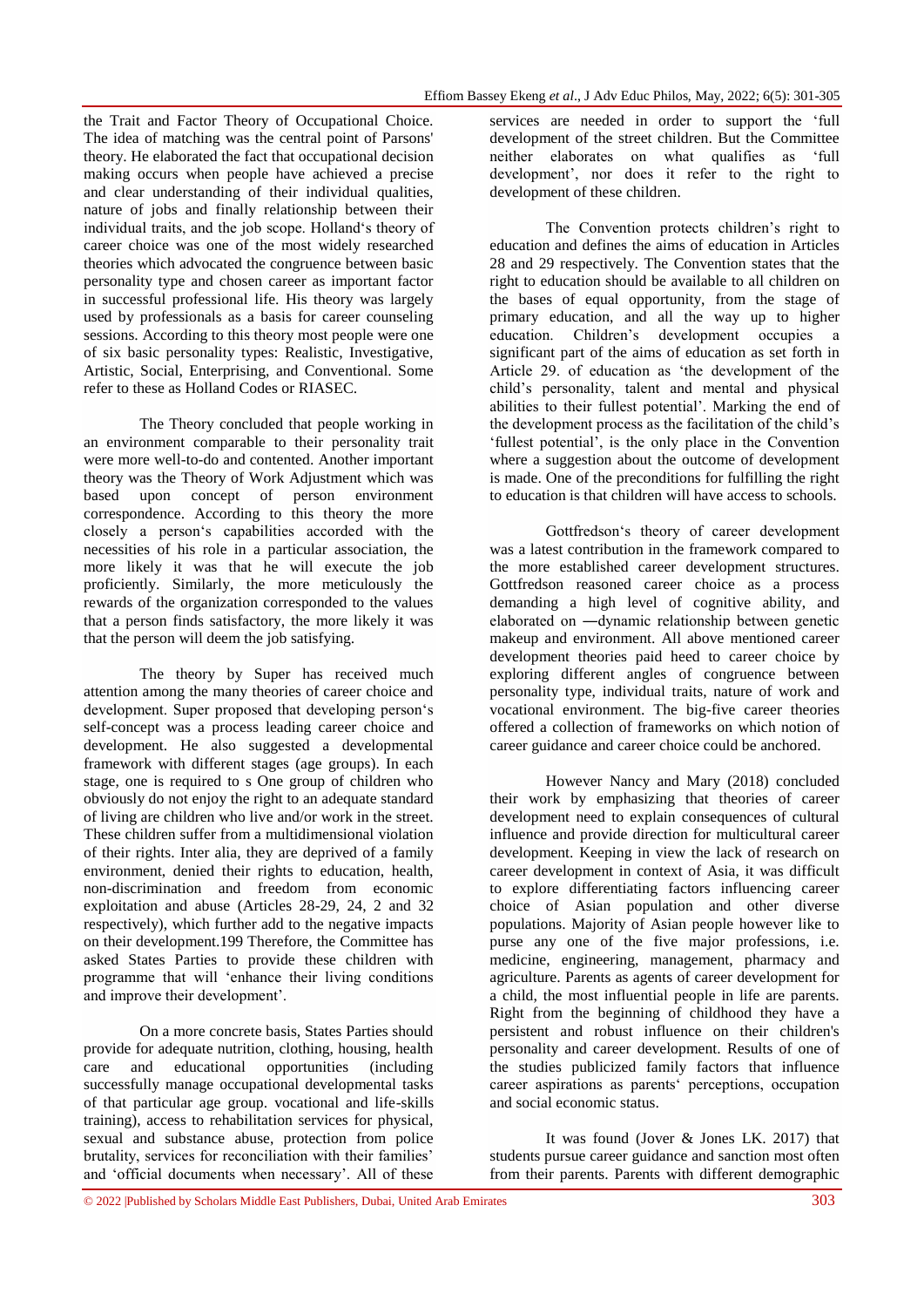and psycho graphic characteristics have different expectations from the education of their children which eventually effect behavior of their children towards career choice. The common insight of parents about their children's education is to earn more respect and money rather than as a source to bring positive change in the society.

Extensive research has been done in this regard internationally and influence of parents on undergraduate and graduate students' especially entering the STEM disciplines and STEM careers was explored, but few studies have explored the insights of Asian parents about career of their children. A number of other researchers have also explored influence of parents on their children'career paths, and parents views about children's career education. Studies have also found parental influence from children's perspective and it is found that that teen age students especially female students cite parents as an important influence on their choice of career. One of the studies concluded that parent's influence on career choice of their children was strong enough to be utilized as effective career counseling technique.

Many other studies examined in depth parent's behavior and influence on their children's career development process, as well as perception of students about parental influence on career choice. Results of these studies illustrated that children also perceived their parents as having high expectations about their studies as well as influencing choice of their future career. In most of Asian countries students live with their parents in joint families, so this clash of social influence in career choice seemed to be especially prevalent in Asian families.

In a study by Aggarwal and Sonia (2018), it was reported indirectly that majority of students were stimulated by their parents to follow a professional course. In contrast, one study concluded that parental influence did not significantly affect the career choice of adolescents and they have some form of independence in making career choices against the wishes of their parents. Present study has provided comprehensive information about parental influence on career selection of their children from various perspectives. Study will help to support and advise student to get enrolled in a program according to current trends and personal interest and not as backup plan from their parents. Hence it may be a good idea to establish educational programs in colleges to educate students on their career choices, and career counseling should be an important part of teenagers educational curriculum. One of the limitations of this study is that it is based on the literature so empirical qualitative and quantitative studies are required in our context to test and verify these theories. Another limitation was inability to analyze and evaluate comprehensive work done on this topic by multiple researchers globally, due

© 2022 |Published by Scholars Middle East Publishers, Dubai, United Arab Emirates 304

to lack of access to some of the relevant full-text articles.

## **CONCLUSION**

It is concluded that parents have a strong influence over the career choices that their children make. This influence may be positive or negative depending upon the moral values, educational level and financial status of the parents. The parents were also able to influence the career choice of their children without taking into cognizance the right to education and development of their children which is a very important aspects of the child right act.

### **REFERENCES**

- Buunk, A. P., Park, J. H., & Duncan, L. A. (2010). Cultural variation in parental influence on mate choice. *Cross-Cultural Research*, *44*(1), 23-40.
- Brown, D., & Brooks, L. (1990). Introduction to career development: Origins, evolution, and current approaches. *Career choice and development*, 1-12.
- Brown, D. (1990). Trait and factor theory. *Career choice and development*, 13-36.
- Cordeiro, P. M. G., Paixao, M. P., Lens, W., Lacante, M., & Luyckx, K. (2018). Parenting styles, identity development, and adjustment in career transitions: The mediating role of psychological needs. *Journal of Career Development*, *45*(1), 83-97.
- Cohen, A. (1991). Career stage as a moderator of the relationships between organizational commitment and its outcomes: A metaanalysis. *Journal of occupational psychology*, *64*(3), 253-268.
- Dawis, R. V. (2002). Person-environment-<br>correspondence theory. *Career choice and* correspondence theory. *Career choice and development*, *4*, 427-464.
- Dawis, R. V. A Theory of Work Adjustment. (A Revision). Minnesota Studies in Vocational Rehabilitation: XXIII.
- Ekeng, E., Amuchi, G. O., & Akpama, E. G. (2021). Impact of Career Choice in Secondary Schools and Counseling Services in Calabar, Cross River State, Nigeria. *International Journal of Education, Learning and Development*, *9*(8), 71- 77.
- Frederiksen, A., & Kato, T. (2018). Human capital and career success: Evidence from linked employer‐employee data. *The Economic Journal*, *128*(613), 1952-1982.
- Haig, A., & Dozier, M. (2003). BEME Guide No 3: Systematic searching for evidence in medical education--Part 1: Sources of information. *Medical teacher*, *25*(4), 352-363.
- Holland, J. L. (1997). *Making vocational choices: A theory of vocational personalities and work environments*. Psychological Assessment Resources.